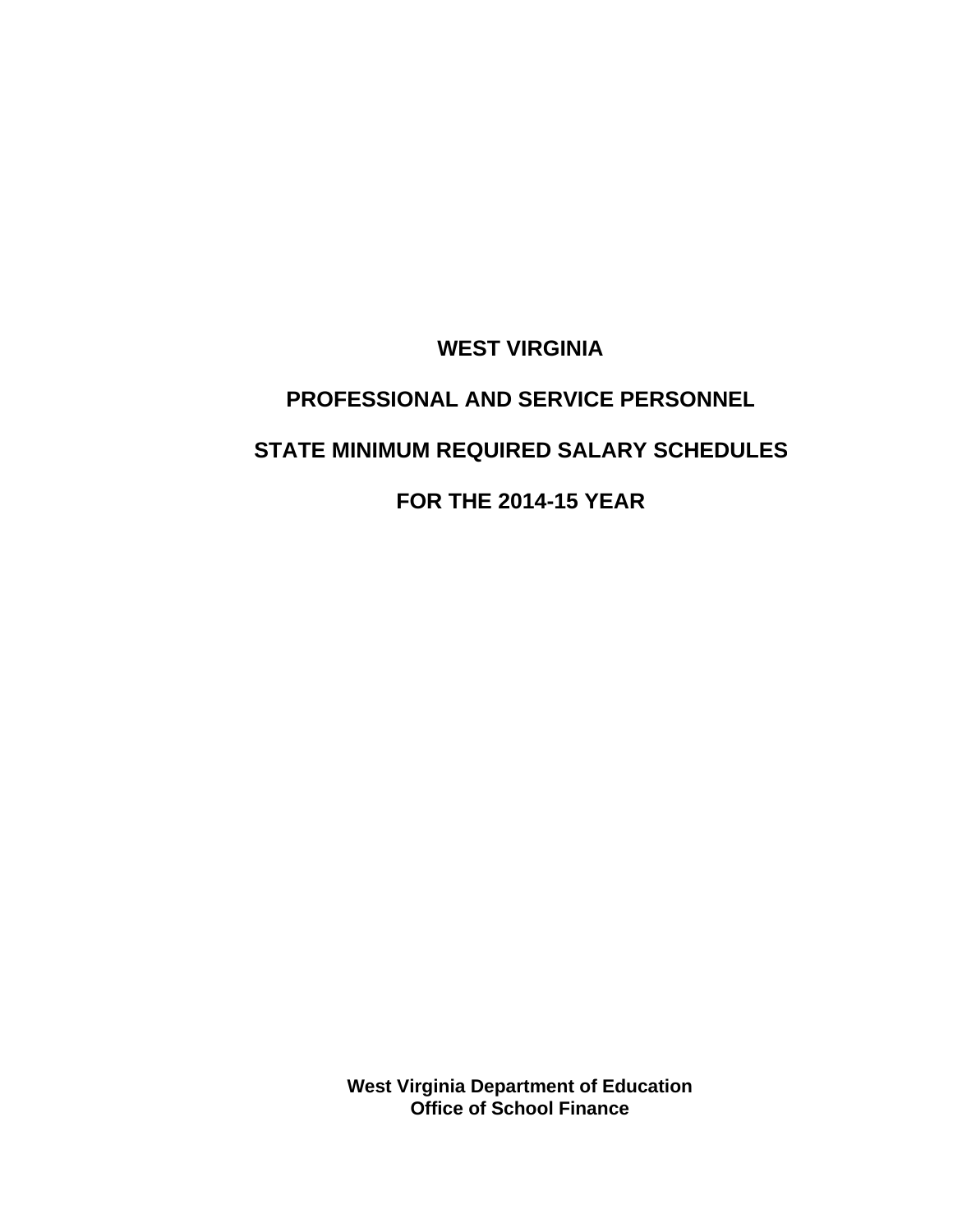#### **TEACHERS' STATE MINIMUM SALARY SCHEDULE STATE BASIC SALARY WITHOUT EQUITY FOR THE 2014-15 YEAR**

| Years<br>Exp. | 4th<br>Class | 3rd<br>Class | 2nd<br>Class | A.B.   | A.B.<br>$+15$ | M.A.   | M.A.<br>$+15$ | M.A.<br>$+30$ | M.A.<br>+45 | Doc-<br>torate |
|---------------|--------------|--------------|--------------|--------|---------------|--------|---------------|---------------|-------------|----------------|
| 0             | 27,917       | 28,606       | 28,872       | 30,315 | 31,076        | 32,843 | 33,604        | 34,365        | 35,126      | 36,161         |
| 1             | 28,245       | 28,934       | 29,200       | 30,833 | 31,594        | 33,362 | 34,123        | 34,883        | 35,644      | 36,679         |
| 2             | 28,574       | 29,262       | 29,528       | 31,352 | 32,113        | 33,880 | 34,641        | 35,402        | 36,163      | 37,198         |
| 3             | 28,902       | 29,590       | 29,856       | 31,871 | 32,631        | 34,399 | 35,160        | 35,920        | 36,681      | 37,716         |
| 4             | 29,474       | 30,162       | 30,428       | 32,633 | 33,394        | 35,162 | 35,923        | 36,683        | 37,444      | 38,479         |
| 5             | 29,802       | 30,490       | 30,756       | 33,152 | 33,913        | 35,680 | 36,441        | 37,202        | 37,963      | 38,998         |
| 6             | 30,130       | 30,818       | 31,084       | 33,670 | 34,431        | 36,199 | 36,960        | 37,720        | 38,481      | 39,516         |
| 7             | 30,458       | 31,147       | 31,412       | 34,189 | 34,950        | 36,717 | 37,478        | 38,239        | 39,000      | 40,035         |
| 8             | 30,786       | 31,475       | 31,741       | 34,707 | 35,468        | 37,236 | 37,997        | 38,757        | 39,518      | 40,553         |
| 9             | 31,114       | 31,803       | 32,069       | 35,226 | 35,987        | 37,754 | 38,515        | 39,276        | 40,037      | 41,072         |
| 10            | 31,443       | 32,131       | 32,397       | 35,746 | 36,506        | 38,274 | 39,035        | 39,796        | 40,556      | 41,591         |
| 11            | 31,771       | 32,459       | 32,725       | 36,264 | 37,025        | 38,793 | 39,553        | 40,314        | 41,075      | 42,110         |
| 12            | 32,099       | 32,787       | 33,053       | 36,783 | 37,543        | 39,311 | 40,072        | 40,833        | 41,593      | 42,628         |
| 13            | 32,427       | 33,115       | 33,381       | 37,301 | 38,062        | 39,830 | 40,590        | 41,351        | 42,112      | 43,147         |
| 14            | 32,755       | 33,443       | 33,709       | 37,820 | 38,580        | 40,348 | 41,109        | 41,870        | 42,630      | 43,665         |
| 15            | 33,083       | 33,771       | 34,037       | 38,338 | 39,099        | 40,867 | 41,627        | 42,388        | 43,149      | 44,184         |
| 16            | 33,411       | 34,099       | 34,365       | 38,857 | 39,617        | 41,385 | 42,146        | 42,907        | 43,667      | 44,702         |
| 17            | 33,739       | 34,428       | 34,693       | 39,375 | 40,136        | 41,904 | 42,665        | 43,425        | 44,186      | 45,221         |
| 18            | 34,067       | 34,756       | 35,022       | 39,894 | 40,655        | 42,422 | 43,183        | 43,944        | 44,705      | 45,740         |
| 19            | 34,395       | 35,084       | 35,350       | 40,412 | 41,173        | 42,941 | 43,702        | 44,462        | 45,223      | 46,258         |
| 20            | 34,723       | 35,412       | 35,678       | 40,931 | 41,692        | 43,459 | 44,220        | 44,981        | 45,742      | 46,777         |
| 21            | 35,052       | 35,740       | 36,006       | 41,449 | 42,210        | 43,978 | 44,739        | 45,499        | 46,260      | 47,295         |
| 22            | 35,380       | 36,068       | 36,334       | 41,968 | 42,729        | 44,496 | 45,257        | 46,018        | 46,779      | 47,814         |
| 23            | 35,708       | 36,396       | 36,662       | 42,487 | 43,247        | 45,015 | 45,776        | 46,536        | 47,297      | 48,332         |
| 24            | 36,036       | 36,724       | 36,990       | 43,005 | 43,766        | 45,534 | 46,294        | 47,055        | 47,816      | 48,851         |
| 25            | 36,364       | 37,052       | 37,318       | 43,524 | 44,284        | 46,052 | 46,813        | 47,574        | 48,334      | 49,369         |
| 26            | 36,692       | 37,380       | 37,646       | 44,042 | 44,803        | 46,571 | 47,331        | 48,092        | 48,853      | 49,888         |
| 27            | 37,020       | 37,708       | 37,974       | 44,561 | 45,321        | 47,089 | 47,850        | 48,611        | 49,371      | 50,406         |
| 28            | 37,348       | 38,037       | 38,302       | 45,079 | 45,840        | 47,608 | 48,368        | 49,129        | 49,890      | 50,925         |
| 29            | 37,676       | 38,365       | 38,631       | 45,598 | 46,358        | 48,126 | 48,887        | 49,648        | 50,408      | 51,443         |
| $30\,$        | 38,004       | 38,693       | 38,959       | 46,116 | 46,877        | 48,645 | 49,405        | 50,166        | 50,927      | 51,962         |
| 31            | 38,333       | 39,021       | 39,287       | 46,635 | 47,396        | 49,163 | 49,924        | 50,685        | 51,445      | 52,480         |
| 32            | 38,661       | 39,349       | 39,615       | 47,153 | 47,914        | 49,682 | 50,443        | 51,203        | 51,964      | 52,999         |
| 33            | 38,989       | 39,677       | 39,943       | 47,672 | 48,433        | 50,200 | 50,961        | 51,722        | 52,483      | 53,518         |
| 34            | 39,317       | 40,005       | 40,271       | 48,190 | 48,951        | 50,719 | 51,480        | 52,240        | 53,001      | 54,036         |
| 35            | 39,645       | 40,333       | 40,599       | 48,709 | 49,470        | 51,237 | 51,998        | 52,759        | 53,520      | 54,555         |

Note: This schedule does not include the \$600 supplement for classroom teachers with at least 20 years of teaching experience (WVC §18A-4-2), the \$3,500 supplement for those with national certification from the National Board of Professional Teaching Standards (NBPTS) (WVC §18A-4-2a), or the \$2,500 supplement for speech-language pathologists, audiologists, counselors, school psychologists, or school nurses with national certification (WVC §18A-4-4b).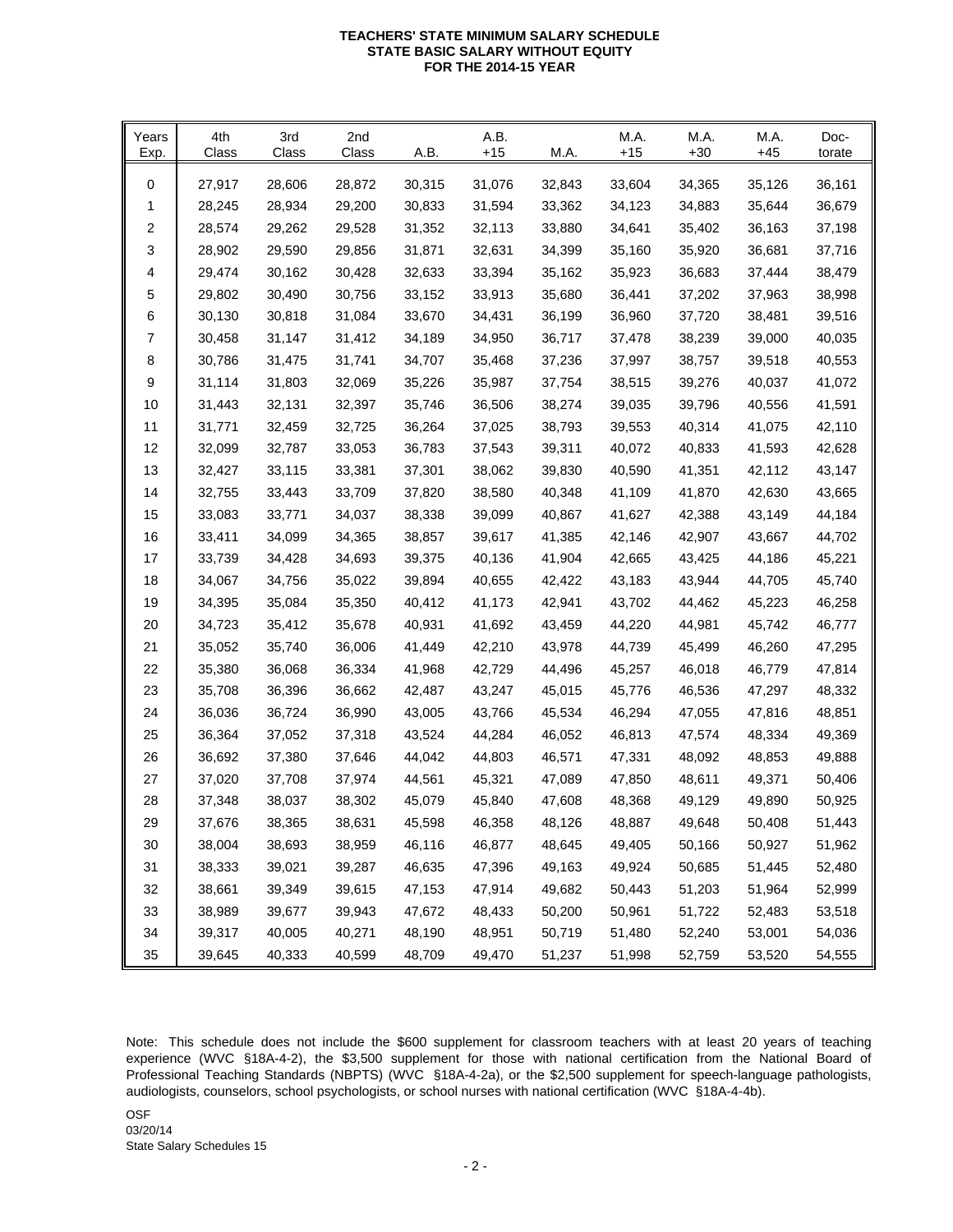#### **TEACHERS' STATE MINIMUM SALARY SCHEDULE STATE EQUITY SUPPLEMENT SCHEDULE FOR THE 2014-15 YEAR**

| Years<br>Exp. | 4th<br>Class | 3rd<br>Class | 2nd<br>Class | A.B.  | A.B.<br>$+15$ | M.A.  | M.A.<br>$+15$ | M.A.<br>$+30$ | M.A.<br>$+45$ | Doc-<br>torate |
|---------------|--------------|--------------|--------------|-------|---------------|-------|---------------|---------------|---------------|----------------|
| 0             | 1,781        | 1,796        | 1,877        | 2,360 | 2,452         | 2,644 | 2,740         | 2,836         | 2,836         | 2,927          |
| 1             | 1,819        | 1,863        | 1,946        | 2,429 | 2,521         | 2,713 | 2,809         | 2,905         | 2,905         | 2,996          |
| 2             | 1,857        | 1,930        | 2,015        | 2,498 | 2,590         | 2,782 | 2,878         | 2,974         | 2,974         | 3,065          |
| 3             | 1,895        | 1,997        | 2,084        | 2,567 | 2,659         | 2,851 | 2,947         | 3,043         | 3,043         | 3,134          |
| 4             | 1,933        | 2,064        | 2,153        | 2,636 | 2,728         | 2,920 | 3,016         | 3,112         | 3,112         | 3,203          |
| 5             | 1,971        | 2,131        | 2,222        | 2,705 | 2,797         | 2,989 | 3,085         | 3,181         | 3,181         | 3,272          |
| 6             | 2,009        | 2,198        | 2,291        | 2,774 | 2,866         | 3,058 | 3,154         | 3,250         | 3,250         | 3,341          |
| 7             | 2,047        | 2,265        | 2,360        | 2,843 | 2,935         | 3,127 | 3,223         | 3,319         | 3,319         | 3,410          |
| 8             | 2,085        | 2,332        | 2,429        | 2,912 | 3,004         | 3,196 | 3,292         | 3,388         | 3,388         | 3,479          |
| 9             | 2,123        | 2,399        | 2,498        | 2,981 | 3,073         | 3,265 | 3,361         | 3,457         | 3,457         | 3,548          |
| 10            | 2,161        | 2,466        | 2,567        | 3,050 | 3,142         | 3,334 | 3,430         | 3,526         | 3,526         | 3,617          |
| 11            | 2,199        | 2,533        | 2,636        | 3,119 | 3,211         | 3,403 | 3,499         | 3,595         | 3,595         | 3,686          |
| 12            | 2,237        | 2,600        | 2,705        | 3,188 | 3,280         | 3,472 | 3,568         | 3,664         | 3,664         | 3,755          |
| 13            | 2,275        | 2,667        | 2,774        | 3,257 | 3,349         | 3,541 | 3,637         | 3,733         | 3,733         | 3,824          |
| 14            | 2,313        | 2,734        | 2,843        | 3,326 | 3,418         | 3,610 | 3,706         | 3,802         | 3,802         | 3,893          |
| 15            | 2,351        | 2,801        | 2,912        | 3,395 | 3,487         | 3,679 | 3,775         | 3,871         | 3,871         | 3,962          |
| 16            | 2,389        | 2,868        | 2,981        | 3,464 | 3,556         | 3,748 | 3,844         | 3,940         | 3,940         | 4,031          |
| 17            | 2,427        | 2,935        | 3,050        | 3,533 | 3,625         | 3,817 | 3,913         | 4,009         | 4,009         | 4,100          |
| 18            | 2,465        | 3,002        | 3,119        | 3,602 | 3,694         | 3,886 | 3,982         | 4,078         | 4,078         | 4,169          |
| 19            | 2,503        | 3,069        | 3,188        | 3,671 | 3,763         | 3,955 | 4,051         | 4,147         | 4,147         | 4,238          |
| 20            | 2,541        | 3,136        | 3,257        | 3,740 | 3,832         | 4,024 | 4,120         | 4,216         | 4,216         | 4,307          |
| 21            | 2,579        | 3,203        | 3,326        | 3,809 | 3,901         | 4,093 | 4,189         | 4,285         | 4,285         | 4,376          |
| 22            | 2,617        | 3,270        | 3,395        | 3,878 | 3,970         | 4,162 | 4,258         | 4,354         | 4,354         | 4,445          |
| 23            | 2,655        | 3,337        | 3,464        | 3,947 | 4,039         | 4,231 | 4,327         | 4,423         | 4,423         | 4,514          |
| 24            | 2,693        | 3,404        | 3,533        | 4,016 | 4,108         | 4,300 | 4,396         | 4,492         | 4,492         | 4,583          |
| 25            | 2,731        | 3,471        | 3,602        | 4,085 | 4,177         | 4,369 | 4,465         | 4,561         | 4,561         | 4,652          |
| 26            | 2,769        | 3,538        | 3,671        | 4,154 | 4,246         | 4,438 | 4,534         | 4,630         | 4,630         | 4,721          |
| 27            | 2,807        | 3,605        | 3,740        | 4,223 | 4,315         | 4,507 | 4,603         | 4,699         | 4,699         | 4,790          |
| 28            | 2,845        | 3,672        | 3,809        | 4,292 | 4,384         | 4,576 | 4,672         | 4,768         | 4,768         | 4,859          |
| 29            | 2,883        | 3,739        | 3,878        | 4,361 | 4,453         | 4,645 | 4,741         | 4,837         | 4,837         | 4,928          |
| 30            | 2,921        | 3,806        | 3,947        | 4,430 | 4,522         | 4,714 | 4,810         | 4,906         | 4,906         | 4,997          |
| 31            | 2,959        | 3,873        | 4,016        | 4,499 | 4,591         | 4,783 | 4,879         | 4,975         | 4,975         | 5,066          |
| 32            | 2,997        | 3,940        | 4,085        | 4,568 | 4,660         | 4,852 | 4,948         | 5,044         | 5,044         | 5,135          |
| 33            | 3,035        | 4,007        | 4,154        | 4,637 | 4,729         | 4,921 | 5,017         | 5,113         | 5,113         | 5,204          |
| 34            | 3,073        | 4,074        | 4,223        | 4,706 | 4,798         | 4,990 | 5,086         | 5,182         | 5,182         | 5,273          |
| 35            | 3,111        | 4,141        | 4,292        | 4,775 | 4,867         | 5,059 | 5,155         | 5,251         | 5,251         | 5,342          |

Note: This schedule does not include the \$600 supplement for classroom teachers with at least 20 years of teaching experience (WVC §18A-4-2), the \$3,500 supplement for those with national certification from the National Board of Professional Teaching Standards (NBPTS) (WVC §18A-4-2a), or the \$2,500 supplement for speech-language pathologists, audiologists, counselors, school psychologists, or school nurses with national certification (WVC §18A-4-4b).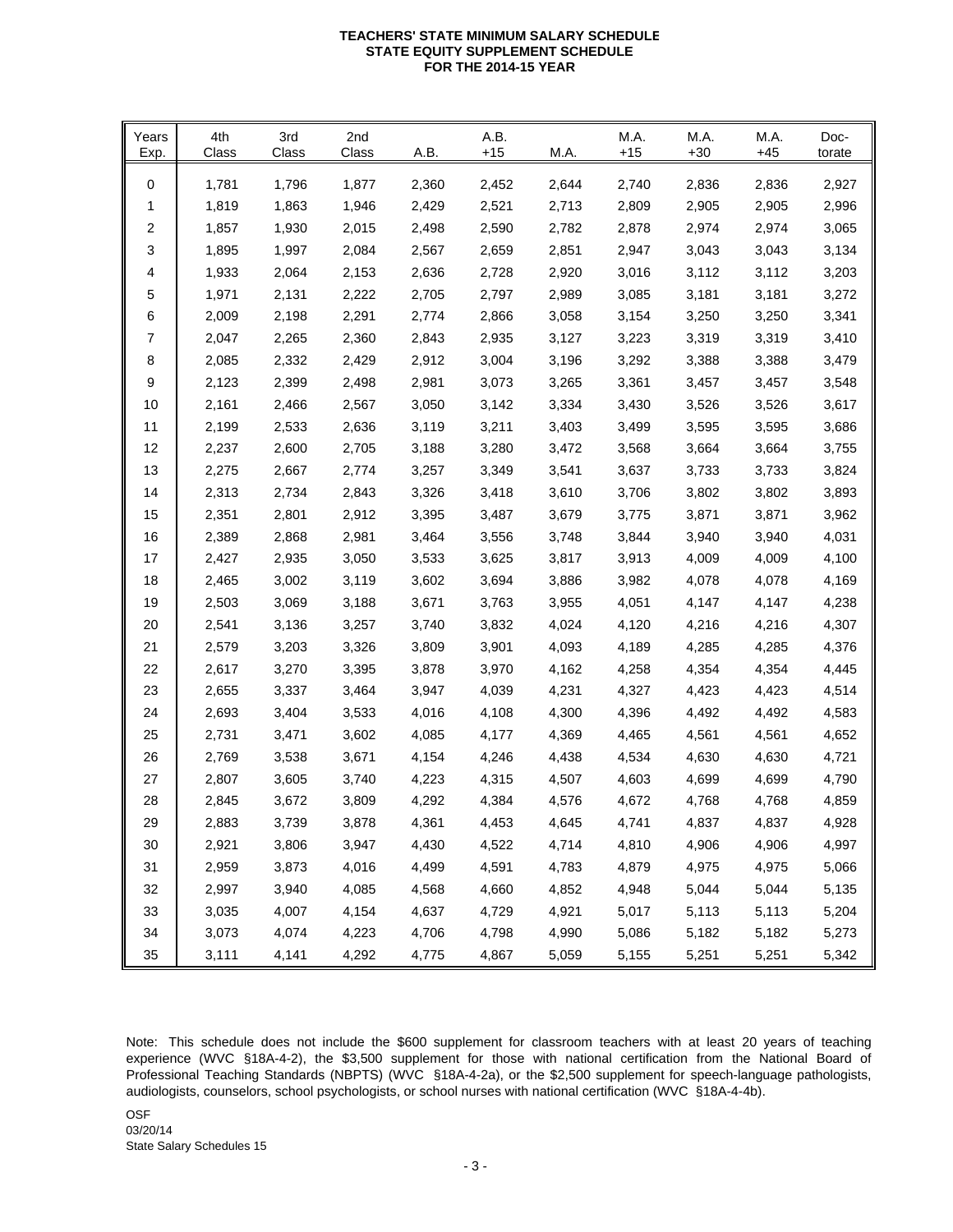#### **TEACHERS' STATE MINIMUM SALARY SCHEDULE STATE TOTAL SALARY (BASIC PLUS EQUITY) FOR THE 2014-15 YEAR**

| Years<br>Exp. | 4th<br>Class | 3rd<br>Class | 2nd<br>Class | A.B.   | A.B.<br>$+15$ | M.A.   | M.A.<br>$+15$ | M.A.<br>$+30$ | M.A.<br>$+45$ | Doc-<br>torate |
|---------------|--------------|--------------|--------------|--------|---------------|--------|---------------|---------------|---------------|----------------|
| 0             | 29,698       | 30,402       | 30,749       | 32,675 | 33,528        | 35,487 | 36,344        | 37,201        | 37,962        | 39,088         |
| 1             | 30,064       | 30,797       | 31,146       | 33,262 | 34,115        | 36,075 | 36,932        | 37,788        | 38,549        | 39,675         |
| 2             | 30,431       | 31,192       | 31,543       | 33,850 | 34,703        | 36,662 | 37,519        | 38,376        | 39,137        | 40,263         |
| 3             | 30,797       | 31,587       | 31,940       | 34,438 | 35,290        | 37,250 | 38,107        | 38,963        | 39,724        | 40,850         |
| 4             | 31,407       | 32,226       | 32,581       | 35,269 | 36,122        | 38,082 | 38,939        | 39,795        | 40,556        | 41,682         |
| 5             | 31,773       | 32,621       | 32,978       | 35,857 | 36,710        | 38,669 | 39,526        | 40,383        | 41,144        | 42,270         |
| 6             | 32,139       | 33,016       | 33,375       | 36,444 | 37,297        | 39,257 | 40,114        | 40,970        | 41,731        | 42,857         |
| 7             | 32,505       | 33,412       | 33,772       | 37,032 | 37,885        | 39,844 | 40,701        | 41,558        | 42,319        | 43,445         |
| 8             | 32,871       | 33,807       | 34,170       | 37,619 | 38,472        | 40,432 | 41,289        | 42,145        | 42,906        | 44,032         |
| 9             | 33,237       | 34,202       | 34,567       | 38,207 | 39,060        | 41,019 | 41,876        | 42,733        | 43,494        | 44,620         |
| 10            | 33,604       | 34,597       | 34,964       | 38,796 | 39,648        | 41,608 | 42,465        | 43,322        | 44,082        | 45,208         |
| 11            | 33,970       | 34,992       | 35,361       | 39,383 | 40,236        | 42,196 | 43,052        | 43,909        | 44,670        | 45,796         |
| 12            | 34,336       | 35,387       | 35,758       | 39,971 | 40,823        | 42,783 | 43,640        | 44,497        | 45,257        | 46,383         |
| 13            | 34,702       | 35,782       | 36,155       | 40,558 | 41,411        | 43,371 | 44,227        | 45,084        | 45,845        | 46,971         |
| 14            | 35,068       | 36,177       | 36,552       | 41,146 | 41,998        | 43,958 | 44,815        | 45,672        | 46,432        | 47,558         |
| 15            | 35,434       | 36,572       | 36,949       | 41,733 | 42,586        | 44,546 | 45,402        | 46,259        | 47,020        | 48,146         |
| 16            | 35,800       | 36,967       | 37,346       | 42,321 | 43,173        | 45,133 | 45,990        | 46,847        | 47,607        | 48,733         |
| 17            | 36,166       | 37,363       | 37,743       | 42,908 | 43,761        | 45,721 | 46,578        | 47,434        | 48,195        | 49,321         |
| 18            | 36,532       | 37,758       | 38,141       | 43,496 | 44,349        | 46,308 | 47,165        | 48,022        | 48,783        | 49,909         |
| 19            | 36,898       | 38,153       | 38,538       | 44,083 | 44,936        | 46,896 | 47,753        | 48,609        | 49,370        | 50,496         |
| 20            | 37,264       | 38,548       | 38,935       | 44,671 | 45,524        | 47,483 | 48,340        | 49,197        | 49,958        | 51,084         |
| 21            | 37,631       | 38,943       | 39,332       | 45,258 | 46,111        | 48,071 | 48,928        | 49,784        | 50,545        | 51,671         |
| 22            | 37,997       | 39,338       | 39,729       | 45,846 | 46,699        | 48,658 | 49,515        | 50,372        | 51,133        | 52,259         |
| 23            | 38,363       | 39,733       | 40,126       | 46,434 | 47,286        | 49,246 | 50,103        | 50,959        | 51,720        | 52,846         |
| 24            | 38,729       | 40,128       | 40,523       | 47,021 | 47,874        | 49,834 | 50,690        | 51,547        | 52,308        | 53,434         |
| 25            | 39,095       | 40,523       | 40,920       | 47,609 | 48,461        | 50,421 | 51,278        | 52,135        | 52,895        | 54,021         |
| 26            | 39,461       | 40,918       | 41,317       | 48,196 | 49,049        | 51,009 | 51,865        | 52,722        | 53,483        | 54,609         |
| 27            | 39,827       | 41,313       | 41,714       | 48,784 | 49,636        | 51,596 | 52,453        | 53,310        | 54,070        | 55,196         |
| 28            | 40,193       | 41,709       | 42,111       | 49,371 | 50,224        | 52,184 | 53,040        | 53,897        | 54,658        | 55,784         |
| 29            | 40,559       | 42,104       | 42,509       | 49,959 | 50,811        | 52,771 | 53,628        | 54,485        | 55,245        | 56,371         |
| 30            | 40,925       | 42,499       | 42,906       | 50,546 | 51,399        | 53,359 | 54,215        | 55,072        | 55,833        | 56,959         |
| 31            | 41,292       | 42,894       | 43,303       | 51,134 | 51,987        | 53,946 | 54,803        | 55,660        | 56,420        | 57,546         |
| 32            | 41,658       | 43,289       | 43,700       | 51,721 | 52,574        | 54,534 | 55,391        | 56,247        | 57,008        | 58,134         |
| 33            | 42,024       | 43,684       | 44,097       | 52,309 | 53,162        | 55,121 | 55,978        | 56,835        | 57,596        | 58,722         |
| 34            | 42,390       | 44,079       | 44,494       | 52,896 | 53,749        | 55,709 | 56,566        | 57,422        | 58,183        | 59,309         |
| $35\,$        | 42,756       | 44,474       | 44,891       | 53,484 | 54,337        | 56,296 | 57,153        | 58,010        | 58,771        | 59,897         |

Note: This schedule does not include the \$600 supplement for classroom teachers with at least 20 years of teaching experience (WVC §18A-4-2), the \$3,500 supplement for those with national certification from the National Board of Professional Teaching Standards (NBPTS) (WVC §18A-4-2a), or the \$2,500 supplement for speech-language pathologists, audiologists, counselors, school psychologists, or school nurses with national certification (WVC §18A-4-4b).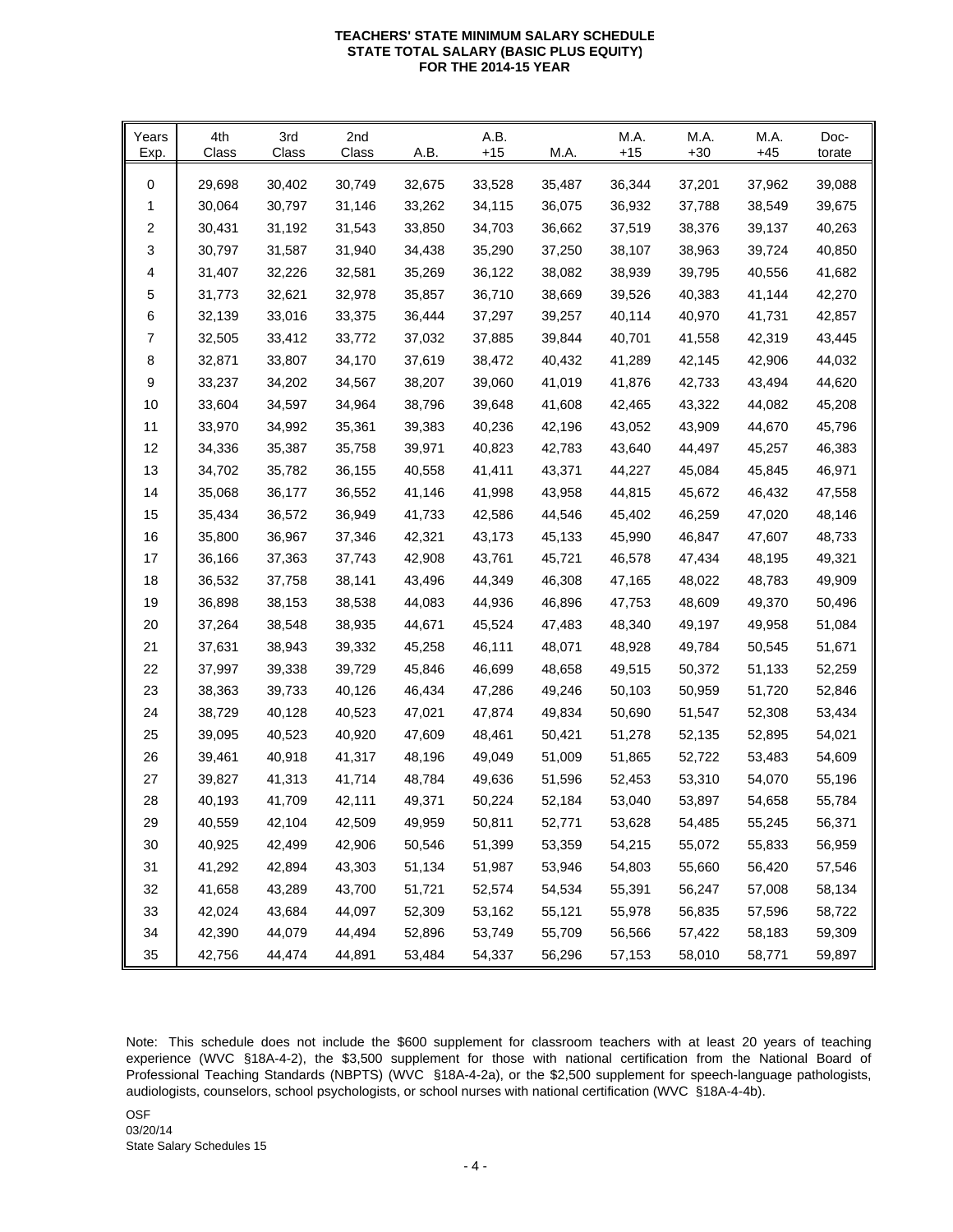### **SERVICE PERSONNEL STATE MINIMUM MONTHLY PAY SCALE STATE BASIC PAY SCALE WITHOUT EQUITY FOR THE 2014-15 YEAR**

| Years          | PAY GRADE |       |       |       |       |       |       |       |  |  |  |  |
|----------------|-----------|-------|-------|-------|-------|-------|-------|-------|--|--|--|--|
| Exp.           | Α         | В     | С     | D     | Е     | F     | G     | н     |  |  |  |  |
| 0              | 1,660     | 1,681 | 1,723 | 1,776 | 1,829 | 1,892 | 1,924 | 1,997 |  |  |  |  |
| 1              | 1,692     | 1,714 | 1,755 | 1,808 | 1,862 | 1,925 | 1,956 | 2,030 |  |  |  |  |
| 2              | 1,725     | 1,746 | 1,788 | 1,841 | 1,894 | 1,957 | 1,989 | 2,062 |  |  |  |  |
| 3              | 1,757     | 1,779 | 1,821 | 1,874 | 1,927 | 1,990 | 2,022 | 2,095 |  |  |  |  |
| 4              | 1,790     | 1,812 | 1,853 | 1,906 | 1,959 | 2,023 | 2,054 | 2,129 |  |  |  |  |
| 5              | 1,823     | 1,844 | 1,886 | 1,939 | 1,992 | 2,055 | 2,087 | 2,161 |  |  |  |  |
| 6              | 1,855     | 1,877 | 1,920 | 1,972 | 2,025 | 2,088 | 2,120 | 2,194 |  |  |  |  |
| $\overline{7}$ | 1,889     | 1,909 | 1,952 | 2,004 | 2,057 | 2,121 | 2,152 | 2,227 |  |  |  |  |
| 8              | 1,922     | 1,942 | 1,985 | 2,037 | 2,090 | 2,153 | 2,185 | 2,259 |  |  |  |  |
| 9              | 1,954     | 1,975 | 2,018 | 2,071 | 2,123 | 2,186 | 2,217 | 2,292 |  |  |  |  |
| $10$           | 1,987     | 2,008 | 2,050 | 2,103 | 2,155 | 2,220 | 2,251 | 2,325 |  |  |  |  |
| 11             | 2,020     | 2,041 | 2,083 | 2,136 | 2,188 | 2,252 | 2,284 | 2,357 |  |  |  |  |
| 12             | 2,052     | 2,074 | 2,115 | 2,169 | 2,222 | 2,285 | 2,316 | 2,390 |  |  |  |  |
| 13             | 2,085     | 2,106 | 2,148 | 2,201 | 2,254 | 2,317 | 2,349 | 2,423 |  |  |  |  |
| 14             | 2,118     | 2,139 | 2,181 | 2,234 | 2,287 | 2,350 | 2,382 | 2,455 |  |  |  |  |
| 15             | 2,150     | 2,172 | 2,213 | 2,266 | 2,319 | 2,383 | 2,414 | 2,488 |  |  |  |  |
| 16             | 2,183     | 2,204 | 2,246 | 2,299 | 2,352 | 2,415 | 2,447 | 2,521 |  |  |  |  |
| 17             | 2,215     | 2,237 | 2,280 | 2,332 | 2,385 | 2,448 | 2,480 | 2,554 |  |  |  |  |
| 18             | 2,248     | 2,270 | 2,312 | 2,364 | 2,417 | 2,481 | 2,512 | 2,587 |  |  |  |  |
| 19             | 2,282     | 2,302 | 2,345 | 2,397 | 2,450 | 2,513 | 2,545 | 2,619 |  |  |  |  |
| 20             | 2,314     | 2,335 | 2,378 | 2,431 | 2,483 | 2,546 | 2,578 | 2,653 |  |  |  |  |
| 21             | 2,347     | 2,367 | 2,410 | 2,463 | 2,515 | 2,579 | 2,610 | 2,687 |  |  |  |  |
| 22             | 2,380     | 2,401 | 2,443 | 2,496 | 2,548 | 2,612 | 2,644 | 2,719 |  |  |  |  |
| 23             | 2,412     | 2,434 | 2,476 | 2,529 | 2,582 | 2,646 | 2,678 | 2,753 |  |  |  |  |
| 24             | 2,445     | 2,466 | 2,508 | 2,561 | 2,614 | 2,680 | 2,711 | 2,787 |  |  |  |  |
| 25             | 2,478     | 2,499 | 2,541 | 2,594 | 2,648 | 2,712 | 2,745 | 2,819 |  |  |  |  |
| 26             | 2,510     | 2,532 | 2,573 | 2,628 | 2,682 | 2,746 | 2,777 | 2,853 |  |  |  |  |
| 27             | 2,543     | 2,564 | 2,606 | 2,660 | 2,714 | 2,778 | 2,811 | 2,886 |  |  |  |  |
| 28             | 2,576     | 2,597 | 2,640 | 2,694 | 2,748 | 2,812 | 2,845 | 2,920 |  |  |  |  |
| 29             | 2,608     | 2,631 | 2,673 | 2,726 | 2,781 | 2,846 | 2,877 | 2,954 |  |  |  |  |
| 30             | 2,642     | 2,663 | 2,707 | 2,760 | 2,814 | 2,878 | 2,911 | 2,987 |  |  |  |  |
| 31             | 2,675     | 2,697 | 2,741 | 2,794 | 2,848 | 2,912 | 2,945 | 3,020 |  |  |  |  |
| 32             | 2,709     | 2,730 | 2,773 | 2,827 | 2,880 | 2,946 | 2,977 | 3,054 |  |  |  |  |
| 33             | 2,743     | 2,763 | 2,807 | 2,861 | 2,914 | 2,978 | 3,011 | 3,087 |  |  |  |  |
| 34             | 2,775     | 2,797 | 2,841 | 2,895 | 2,948 | 3,012 | 3,045 | 3,120 |  |  |  |  |
| 35             | 2,809     | 2,831 | 2,873 | 2,927 | 2,980 | 3,046 | 3,078 | 3,154 |  |  |  |  |
| 36             | 2,843     | 2,864 | 2,907 | 2,961 | 3,015 | 3,079 | 3,112 | 3,186 |  |  |  |  |
| 37             | 2,875     | 2,898 | 2,941 | 2,995 | 3,049 | 3,113 | 3,145 | 3,220 |  |  |  |  |
| 38             | 2,909     | 2,930 | 2,973 | 3,027 | 3,081 | 3,146 | 3,178 | 3,254 |  |  |  |  |
| 39             | 2,943     | 2,964 | 3,007 | 3,061 | 3,115 | 3,179 | 3,212 | 3,286 |  |  |  |  |
| 40             | 2,975     | 2,998 | 3,040 | 3,094 | 3,149 | 3,213 | 3,245 | 3,320 |  |  |  |  |
|                |           |       |       |       |       |       |       |       |  |  |  |  |

Note: This schedule does not include the \$12/month supplemental pay for having a high school diploma or GED; the educational bonuses of: \$11/month for each of the following levels of college credit or comparable training in a trade or vocational school: 12, 24, 36, 48, 60, 72, 84, 96, 108, or 120 hours; \$40/month for an associate, bachelor's, master's, or doctorate degree; or \$11/month for each of the following: BA+15, MA+15, MA+30, MA+45, or MA+60: or the \$10/month shift differential pay.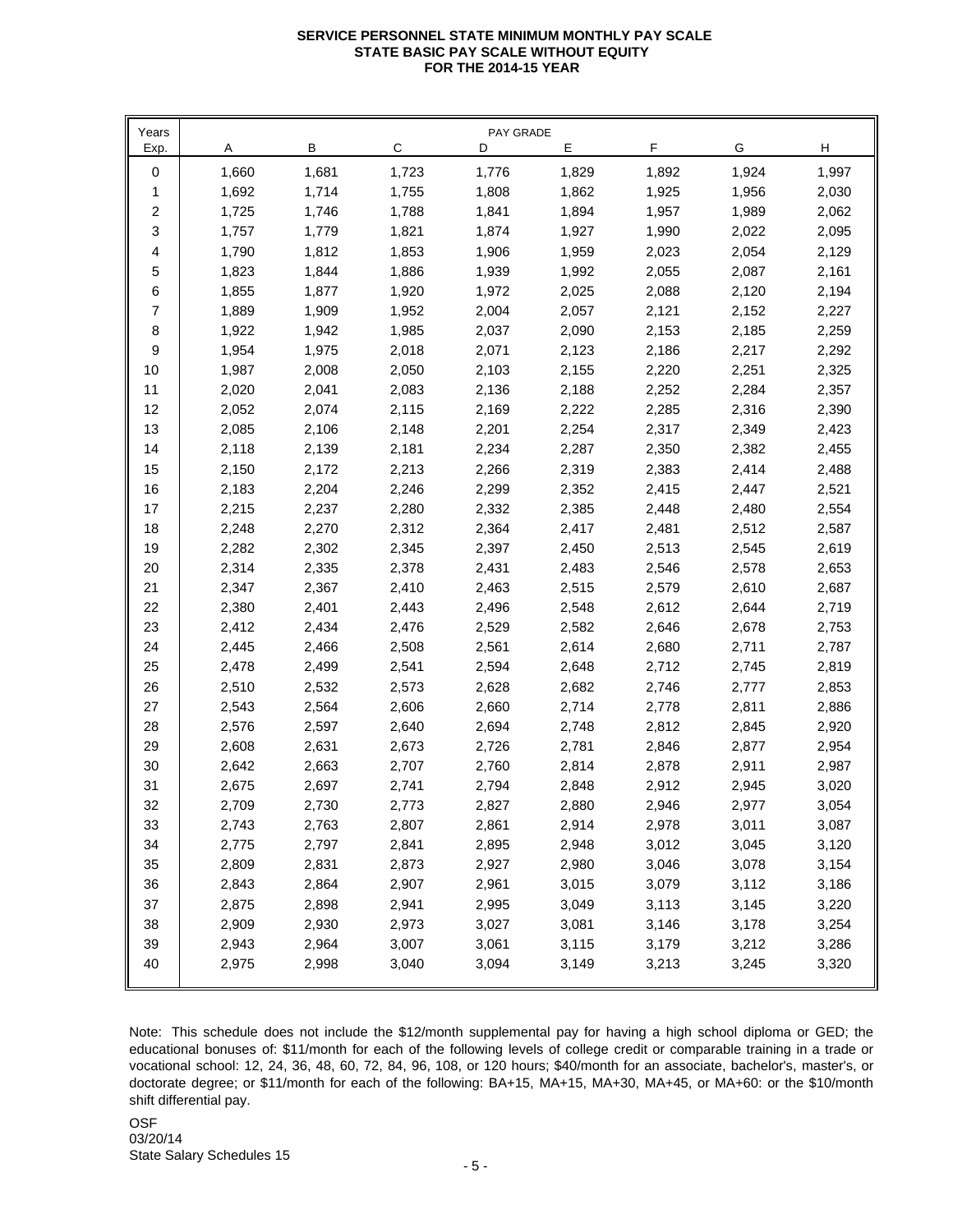### **SERVICE PERSONNEL STATE MINIMUM MONTHLY PAY SCALE STATE EQUITY SUPPLEMENT PAY SCALE FOR THE 2014-15 YEAR**

| Years                     |     |     |     | PAY GRADE |     |     |     |     |
|---------------------------|-----|-----|-----|-----------|-----|-----|-----|-----|
| Exp.                      | Α   | В   | C   | D         | Е   | F   | G   | H   |
| 0                         | 164 | 164 | 164 | 164       | 164 | 164 | 164 | 164 |
| 1                         | 164 | 164 | 164 | 164       | 164 | 164 | 164 | 164 |
| $\boldsymbol{2}$          | 164 | 164 | 164 | 164       | 164 | 164 | 164 | 164 |
| $\ensuremath{\mathsf{3}}$ | 164 | 164 | 164 | 164       | 164 | 164 | 164 | 164 |
| 4                         | 164 | 164 | 164 | 164       | 164 | 164 | 164 | 164 |
| 5                         | 164 | 164 | 164 | 164       | 164 | 164 | 164 | 164 |
| 6                         | 164 | 164 | 164 | 164       | 164 | 164 | 164 | 164 |
| $\overline{7}$            | 164 | 164 | 164 | 164       | 164 | 164 | 164 | 164 |
| 8                         | 164 | 164 | 164 | 164       | 164 | 164 | 164 | 164 |
| 9                         | 164 | 164 | 164 | 164       | 164 | 164 | 164 | 164 |
| 10                        | 164 | 164 | 164 | 164       | 164 | 164 | 164 | 164 |
| 11                        | 164 | 164 | 164 | 164       | 164 | 164 | 164 | 164 |
| 12                        | 164 | 164 | 164 | 164       | 164 | 164 | 164 | 164 |
| 13                        | 164 | 164 | 164 | 164       | 164 | 164 | 164 | 164 |
| 14                        | 164 | 164 | 164 | 164       | 164 | 164 | 164 | 164 |
| 15                        | 164 | 164 | 164 | 164       | 164 | 164 | 164 | 164 |
| 16                        | 164 | 164 | 164 | 164       | 164 | 164 | 164 | 164 |
| 17                        | 164 | 164 | 164 | 164       | 164 | 164 | 164 | 164 |
| 18                        | 164 | 164 | 164 | 164       | 164 | 164 | 164 | 164 |
| 19                        | 164 | 164 | 164 | 164       | 164 | 164 | 164 | 164 |
| 20                        | 164 | 164 | 164 | 164       | 164 | 164 | 164 | 164 |
| 21                        | 164 | 164 | 164 | 164       | 164 | 164 | 164 | 164 |
| 22                        | 164 | 164 | 164 | 164       | 164 | 164 | 164 | 164 |
| 23                        | 164 | 164 | 164 | 164       | 164 | 164 | 164 | 164 |
| 24                        | 164 | 164 | 164 | 164       | 164 | 164 | 164 | 164 |
| 25                        | 164 | 164 | 164 | 164       | 164 | 164 | 164 | 164 |
| 26                        | 164 | 164 | 164 | 164       | 164 | 164 | 164 | 164 |
| 27                        | 164 | 164 | 164 | 164       | 164 | 164 | 164 | 164 |
| 28                        | 164 | 164 | 164 | 164       | 164 | 164 | 164 | 164 |
| 29                        | 164 | 164 | 164 | 164       | 164 | 164 | 164 | 164 |
| 30                        | 164 | 164 | 164 | 164       | 164 | 164 | 164 | 164 |
| 31                        | 164 | 164 | 164 | 164       | 164 | 164 | 164 | 164 |
| 32                        | 164 | 164 | 164 | 164       | 164 | 164 | 164 | 164 |
| 33                        | 164 | 164 | 164 | 164       | 164 | 164 | 164 | 164 |
| 34                        | 164 | 164 | 164 | 164       | 164 | 164 | 164 | 164 |
| 35                        | 164 | 164 | 164 | 164       | 164 | 164 | 164 | 164 |
| 36                        | 164 | 164 | 164 | 164       | 164 | 164 | 164 | 164 |
| 37                        | 164 | 164 | 164 | 164       | 164 | 164 | 164 | 164 |
| 38                        | 164 | 164 | 164 | 164       | 164 | 164 | 164 | 164 |
| 39                        | 164 | 164 | 164 | 164       | 164 | 164 | 164 | 164 |
| 40                        | 164 | 164 | 164 | 164       | 164 | 164 | 164 | 164 |

Note: This schedule does not include the \$12/month supplemental pay for having a high school diploma or GED; the educational bonuses of: \$11/month for each of the following levels of college credit or comparable training in a trade or vocational school: 12, 24, 36, 48, 60, 72, 84, 96, 108, or 120 hours; \$40/month for an associate, bachelor's, master's, or doctorate degree; or \$11/month for each of the following: BA+15, MA+15, MA+30, MA+45, or MA+60: or the \$10/month shift differential pay.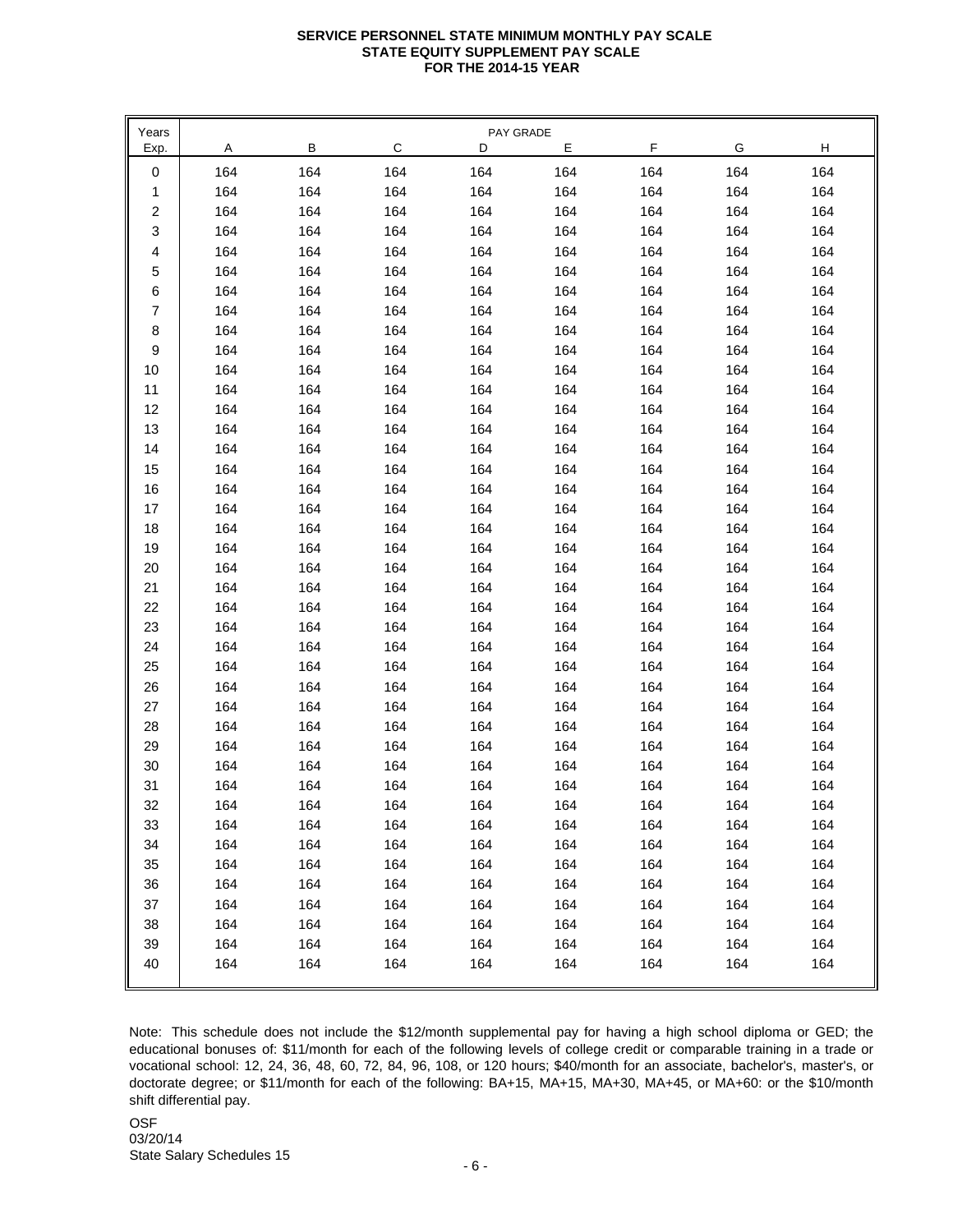## **SERVICE PERSONNEL STATE MINIMUM MONTHLY PAY SCALE TOTAL MINIMUM REQUIRED PAY SCALE (BASIC PLUS EQUITY) FOR THE 2014-15 YEAR**

| Years            |       |       |       | PAY GRADE |       |       |       |       |
|------------------|-------|-------|-------|-----------|-------|-------|-------|-------|
| Exp.             | A     | В     | C     | D         | Е     | F     | G     | H     |
| 0                | 1,824 | 1,845 | 1,887 | 1,940     | 1,993 | 2,056 | 2,088 | 2,161 |
| 1                | 1,856 | 1,878 | 1,919 | 1,972     | 2,026 | 2,089 | 2,120 | 2,194 |
| $\boldsymbol{2}$ | 1,889 | 1,910 | 1,952 | 2,005     | 2,058 | 2,121 | 2,153 | 2,226 |
| 3                | 1,921 | 1,943 | 1,985 | 2,038     | 2,091 | 2,154 | 2,186 | 2,259 |
| 4                | 1,954 | 1,976 | 2,017 | 2,070     | 2,123 | 2,187 | 2,218 | 2,293 |
| 5                | 1,987 | 2,008 | 2,050 | 2,103     | 2,156 | 2,219 | 2,251 | 2,325 |
| 6                | 2,019 | 2,041 | 2,084 | 2,136     | 2,189 | 2,252 | 2,284 | 2,358 |
| $\overline{7}$   | 2,053 | 2,073 | 2,116 | 2,168     | 2,221 | 2,285 | 2,316 | 2,391 |
| 8                | 2,086 | 2,106 | 2,149 | 2,201     | 2,254 | 2,317 | 2,349 | 2,423 |
| 9                | 2,118 | 2,139 | 2,182 | 2,235     | 2,287 | 2,350 | 2,381 | 2,456 |
| 10               | 2,151 | 2,172 | 2,214 | 2,267     | 2,319 | 2,384 | 2,415 | 2,489 |
| 11               | 2,184 | 2,205 | 2,247 | 2,300     | 2,352 | 2,416 | 2,448 | 2,521 |
| 12               | 2,216 | 2,238 | 2,279 | 2,333     | 2,386 | 2,449 | 2,480 | 2,554 |
| 13               | 2,249 | 2,270 | 2,312 | 2,365     | 2,418 | 2,481 | 2,513 | 2,587 |
| 14               | 2,282 | 2,303 | 2,345 | 2,398     | 2,451 | 2,514 | 2,546 | 2,619 |
| 15               | 2,314 | 2,336 | 2,377 | 2,430     | 2,483 | 2,547 | 2,578 | 2,652 |
| 16               | 2,347 | 2,368 | 2,410 | 2,463     | 2,516 | 2,579 | 2,611 | 2,685 |
| 17               | 2,379 | 2,401 | 2,444 | 2,496     | 2,549 | 2,612 | 2,644 | 2,718 |
| 18               | 2,412 | 2,434 | 2,476 | 2,528     | 2,581 | 2,645 | 2,676 | 2,751 |
| 19               | 2,446 | 2,466 | 2,509 | 2,561     | 2,614 | 2,677 | 2,709 | 2,783 |
| 20               | 2,478 | 2,499 | 2,542 | 2,595     | 2,647 | 2,710 | 2,742 | 2,817 |
| 21               | 2,511 | 2,531 | 2,574 | 2,627     | 2,679 | 2,743 | 2,774 | 2,851 |
| 22               | 2,544 | 2,565 | 2,607 | 2,660     | 2,712 | 2,776 | 2,808 | 2,883 |
| 23               | 2,576 | 2,598 | 2,640 | 2,693     | 2,746 | 2,810 | 2,842 | 2,917 |
| 24               | 2,609 | 2,630 | 2,672 | 2,725     | 2,778 | 2,844 | 2,875 | 2,951 |
| 25               | 2,642 | 2,663 | 2,705 | 2,758     | 2,812 | 2,876 | 2,909 | 2,983 |
| 26               | 2,674 | 2,696 | 2,737 | 2,792     | 2,846 | 2,910 | 2,941 | 3,017 |
| 27               | 2,707 | 2,728 | 2,770 | 2,824     | 2,878 | 2,942 | 2,975 | 3,050 |
| 28               | 2,740 | 2,761 | 2,804 | 2,858     | 2,912 | 2,976 | 3,009 | 3,084 |
| 29               | 2,772 | 2,795 | 2,837 | 2,890     | 2,945 | 3,010 | 3,041 | 3,118 |
| 30               | 2,806 | 2,827 | 2,871 | 2,924     | 2,978 | 3,042 | 3,075 | 3,151 |
| 31               | 2,839 | 2,861 | 2,905 | 2,958     | 3,012 | 3,076 | 3,109 | 3,184 |
| 32               | 2,873 | 2,894 | 2,937 | 2,991     | 3,044 | 3,110 | 3,141 | 3,218 |
| 33               | 2,907 | 2,927 | 2,971 | 3,025     | 3,078 | 3,142 | 3,175 | 3,251 |
| 34               | 2,939 | 2,961 | 3,005 | 3,059     | 3,112 | 3,176 | 3,209 | 3,284 |
| 35               | 2,973 | 2,995 | 3,037 | 3,091     | 3,144 | 3,210 | 3,242 | 3,318 |
| 36               | 3,007 | 3,028 | 3,071 | 3,125     | 3,179 | 3,243 | 3,276 | 3,350 |
| 37               | 3,039 | 3,062 | 3,105 | 3,159     | 3,213 | 3,277 | 3,309 | 3,384 |
| 38               | 3,073 | 3,094 | 3,137 | 3,191     | 3,245 | 3,310 | 3,342 | 3,418 |
| 39               | 3,107 | 3,128 | 3,171 | 3,225     | 3,279 | 3,343 | 3,376 | 3,450 |
| 40               | 3,139 | 3,162 | 3,204 | 3,258     | 3,313 | 3,377 | 3,409 | 3,484 |
|                  |       |       |       |           |       |       |       |       |

Note: This schedule does not include the \$12/month supplemental pay for having a high school diploma or GED; the educational bonuses of: \$11/month for each of the following levels of college credit or comparable training in a trade or vocational school: 12, 24, 36, 48, 60, 72, 84, 96, 108, or 120 hours; \$40/month for an associate, bachelor's, master's, or doctorate degree; or \$11/month for each of the following: BA+15, MA+15, MA+30, MA+45, or MA+60: or the \$10/month shift differential pay.